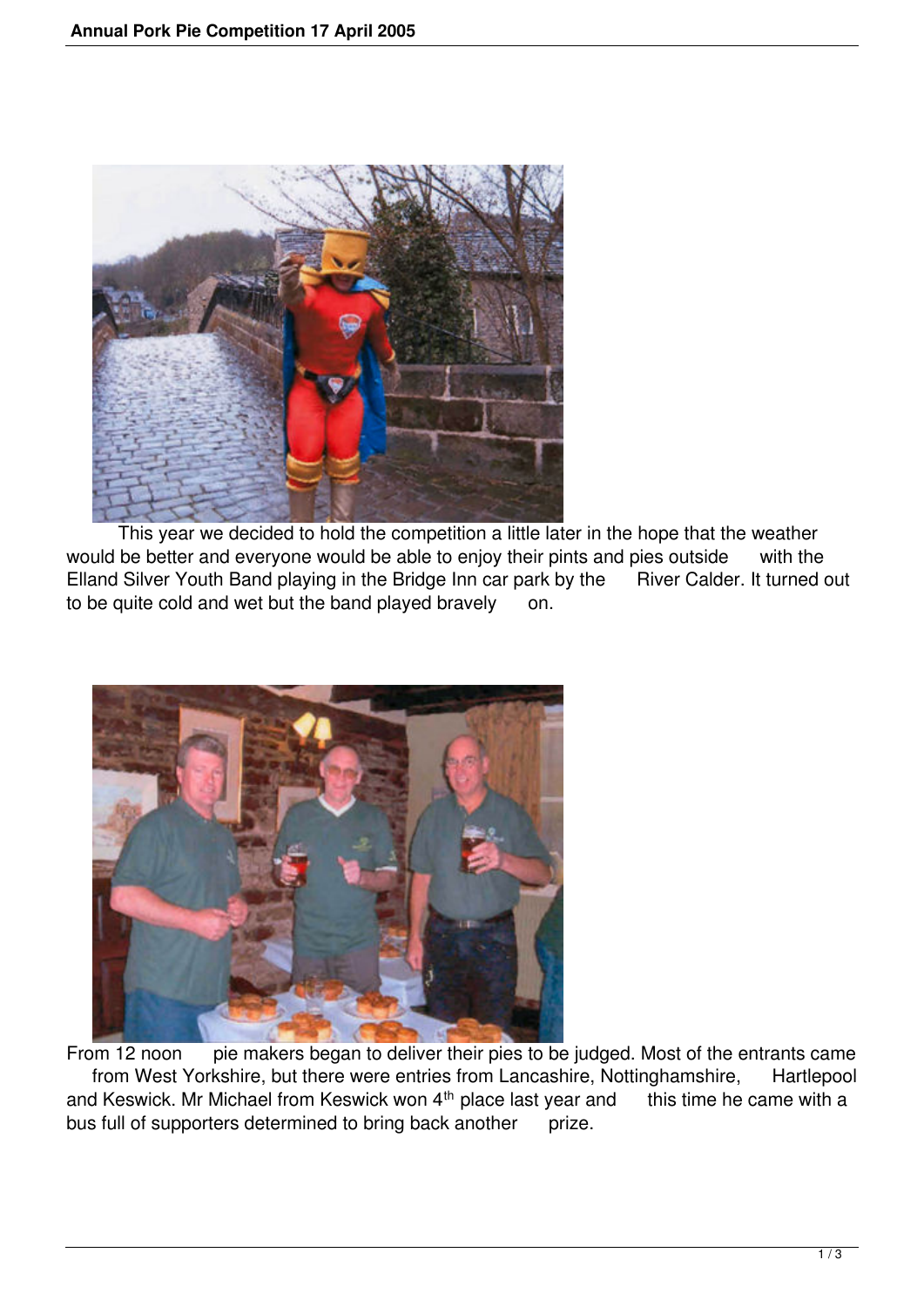By 2 pm the judging was ready to begin. All the pies had been numbered by Kevin and the judging teams assembled all dressed up in new tee shirts advertising our Sponsors Taylors Brewery.

 The wonderful aroma of fresh pies was overwhelming. I was scheduled to judge in the third round and therefore felt safe in eating a pie prior to my official tasting duties. After all if I went into the tasting session ravenous I would be unable to judge effectively. That is my excuse anyway!



As the judges manfully tackled the challenge of tasting the products of 52 pie makers the old Bridge Inn was full of butchers, bakers and pie enthusiasts eating pie and peas and drinking Websters fine ales served by Tim the owner and landlord of the Bridge Inn and his staff. Tension mounted as the judges wittled down the entrants to 12 for the  $3<sup>rd</sup>$  and final round.